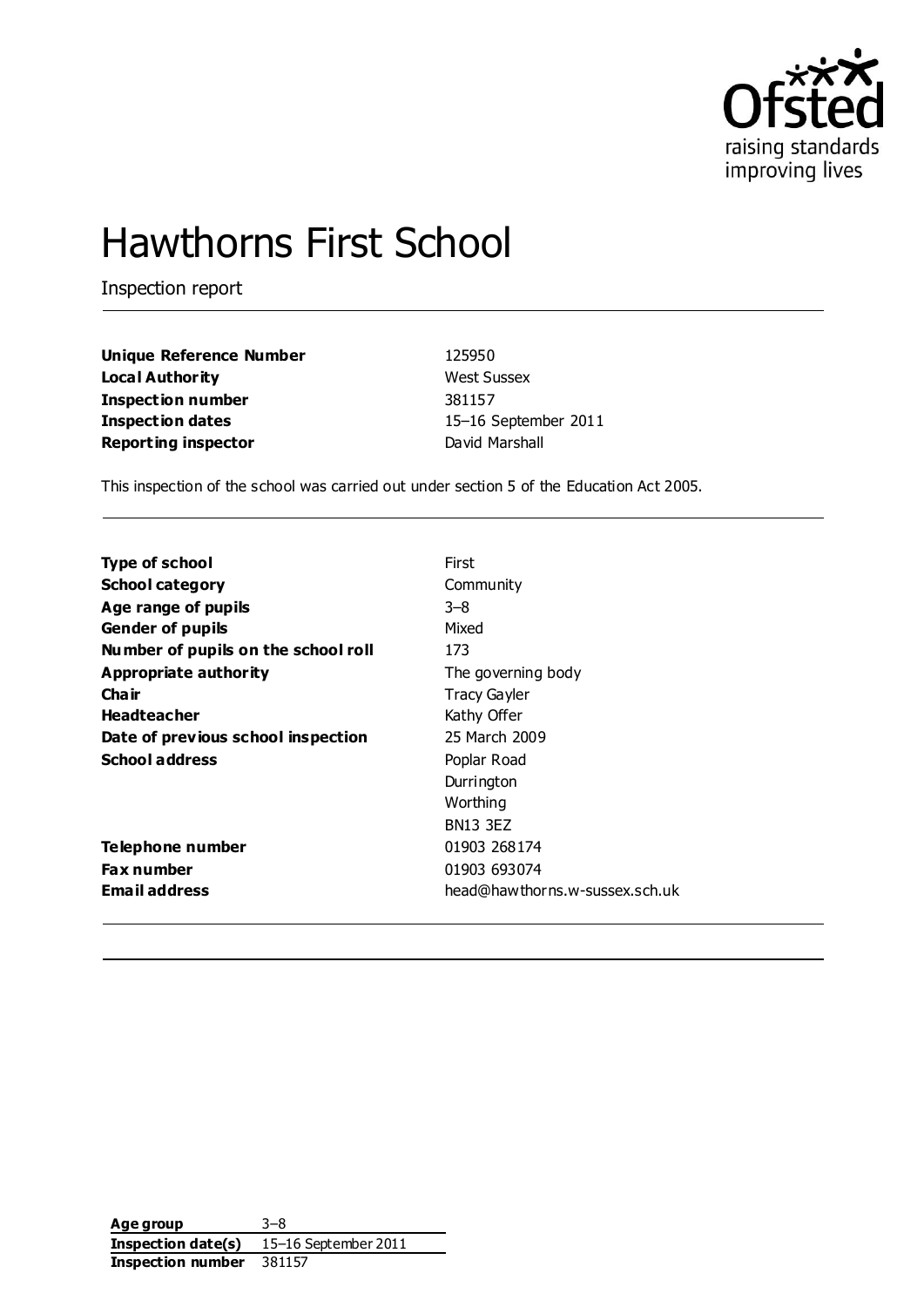The Office for Standards in Education, Children's Services and Skills (Ofsted) regulates and inspects to achieve excellence in the care of children and young people, and in education and skills for learners of all ages. It regulates and inspects childcare and children's social care, and inspects the Children and Family Court Advisory Support Service (Cafcass), schools, colleges, initial teacher training, work-based learning and skills training, adult and community learning, and education and training in prisons and other secure establishments. It assesses council children's services, and inspects services for looked after children, safeguarding and child protection.

Further copies of this report are obtainable from the school. Under the Education Act 2005, the school must provide a copy of this report free of charge to certain categories of people. A charge not exceeding the full cost of reproduction may be made for any other copies supplied.

If you would like a copy of this document in a different format, such as large print or Braille, please telephone 0300 123 4234, or email enquiries@ofsted.gov.uk.

You may copy all or parts of this document for non-commercial educational purposes, as long as you give details of the source and date of publication and do not alter the information in any way.

To receive regular email alerts about new publications, including survey reports and school inspection reports, please visit our website and go to 'Subscribe'.

Piccadilly Gate Store St **Manchester** M1 2WD

T: 0300 123 4234 Textphone: 0161 618 8524 E: enquiries@ofsted.gov.uk W: www.ofsted.gov.uk

**Ofsted** 

© Crown copyright 2011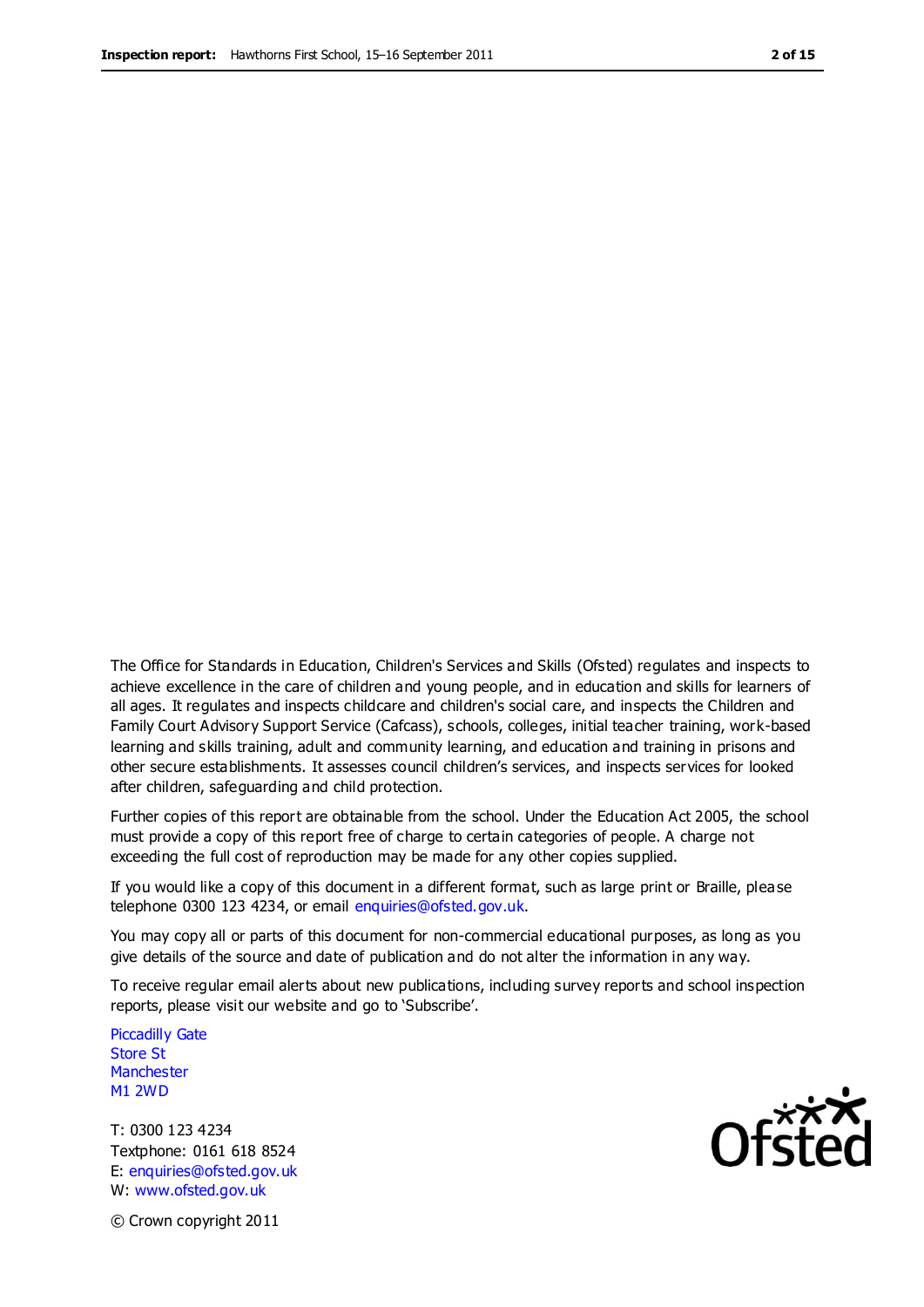## **Introduction**

This inspection was carried out by three additional inspectors. During the inspection, 14 lessons and seven teachers were observed. Discussions were held with staff, members of the governing body, parents, carers and pupils. Inspectors observed the school's work and looked at documentation including the school's improvement plan, the tracking of pupils' progress, provision for those pupils identified as having special educational needs and/or disabilities, and the governing body minutes. In addition, questionnaires from 79 parents and carers, and others from staff and pupils, were analysed.

The inspection team reviewed many aspects of the school's work. It looked in detail at a number of key areas.

- The effectiveness of the school's strategies for assessment in providing for pupils' individual needs, and the level of achievement of the current pupils.
- Pupils' personal development and the effectiveness of the school's measures to enhance levels of attendance and pupils' cultural development.
- Whether the school's priorities for improving teaching and learning have been achieved and contributed to the overall outcomes for pupils.
- How effectively leaders and managers at all levels, including the governors, are enabling the necessary continuity and improvement.

## **Information about the school**

Hawthorns is a smaller than average school with six classes in the main school, and two classes in the Little Owls Nursery. Most pupils are of White British heritage, with many choosing to come to the school from some distance away. The proportion of pupils known to be eligible for free school meals is above the national average. A significant, and increasing, proportion of children have special educational needs and/or disabilities. These needs include behavioural, emotional and social difficulties. The number of pupils leaving and entering the school other than at the usual time is also above the national average. Children in the Early Years Foundation Stage are taught in separate Nursery and Reception classes. Hawthorns has Artsmark Gold and International School (Foundation Level) awards.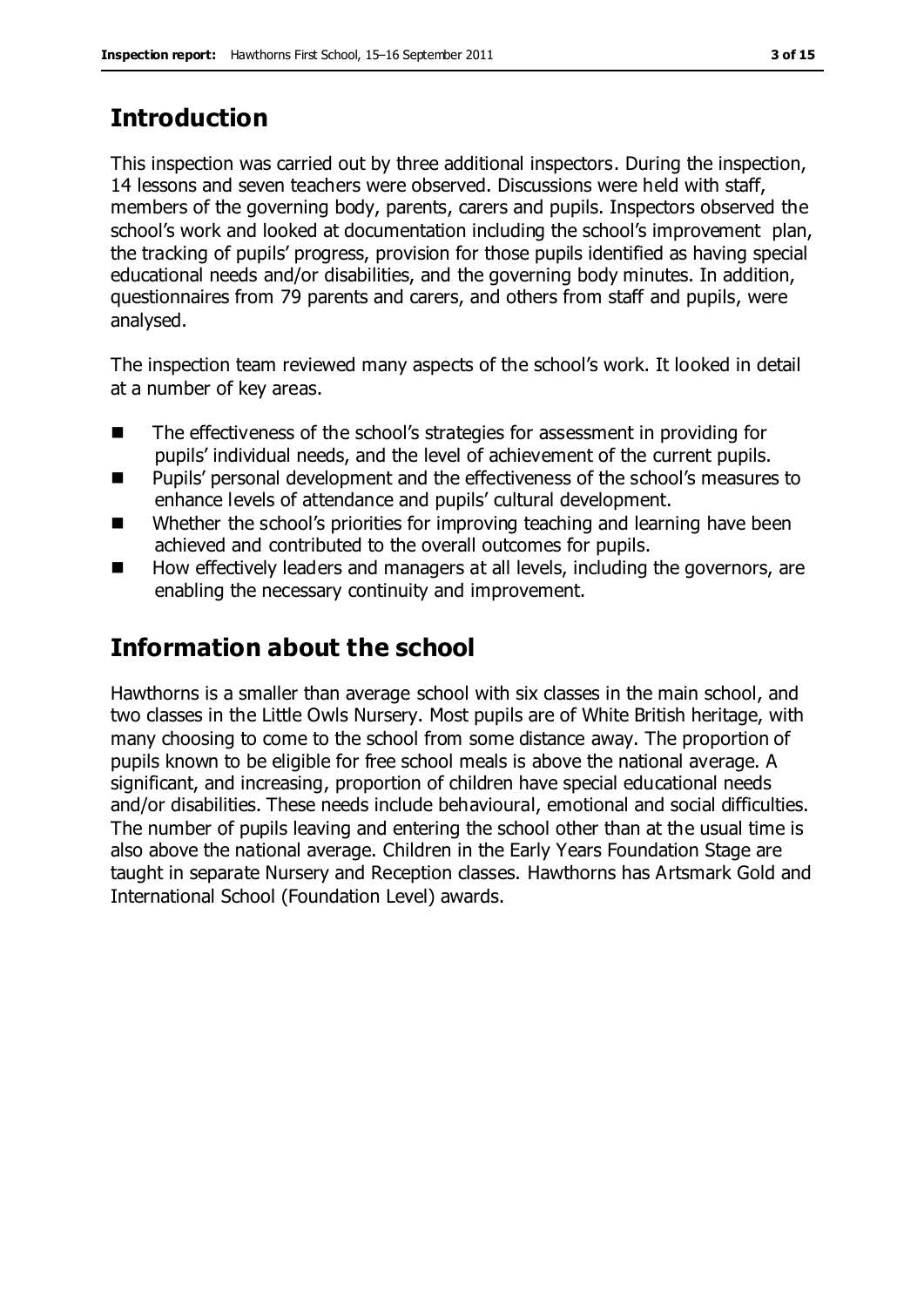### **Inspection judgements**

## **Overall effectiveness: how good is the school? 2 The school's capacity for sustained improvement 2**

#### **Main findings**

Hawthorns is a good school which is improving rapidly. Pupils benefit a great deal from how well the school is led and managed as well as from the strong links with parents, carers and the local community. This is evident from pupils' good personal development and well-being, the wide-ranging effective curriculum and their high level of enjoyment. Parents and carers are particularly impressed with the good quality of care and education their children receive right from the Nursery. One parent summed up the views of almost all by writing, 'There have been many positive changes in the last year that make me believe that the leadership of the school is definitely going in the right direction.'

The school's positive reputation in the community and improved pupil outcomes reflect the headteacher's and staff's shared aspirations and ambition for the school. The wide range of systems and strategies put into place to address the school's wellidentified priorities has resulted in considerable progress in the last year and improvement since the last inspection. For example, there has been marked improvement in the overall quality of teaching, and in the effectiveness of monitoring procedures. Given its track record of improvement, rising standards and innovation in many areas, together with its detailed and effective self-evaluation procedures, the school's capacity for sustained improvement is good.

Due to the effective organisation and careful early assessments, pupils begin to make good progress from the moment they enter the Nursery. This is built on well throughout the rest of the school. Pupils' attainment is now average and the school's results in national tests at the end of Year 2 in 2011 were in line with the school's records and expectations, and significantly above those in the two previous years. As the leaders had identified, the standards reached in writing were below those in other subjects. The planned changes and systems they have put in place to improve writing provision have already begun to close the small variation in attainment.

All staff work hard to create attractive classrooms with imaginative displays. A very positive learning environment is evident that stimulates learning. The overall quality of teaching is good and lessons are planned to make sure that all pupils enjoy learning. The curriculum covers all subjects and is enhanced by a very good range of additional activities, visits and visitors. Although there is much good and outstanding teaching and learning, on occasions, opportunities to provide pupils with activities that excite, interest and are relevant to them are missed and the pace and rate of learning slows. Also, although pupils have targets to aim for and receive feedback on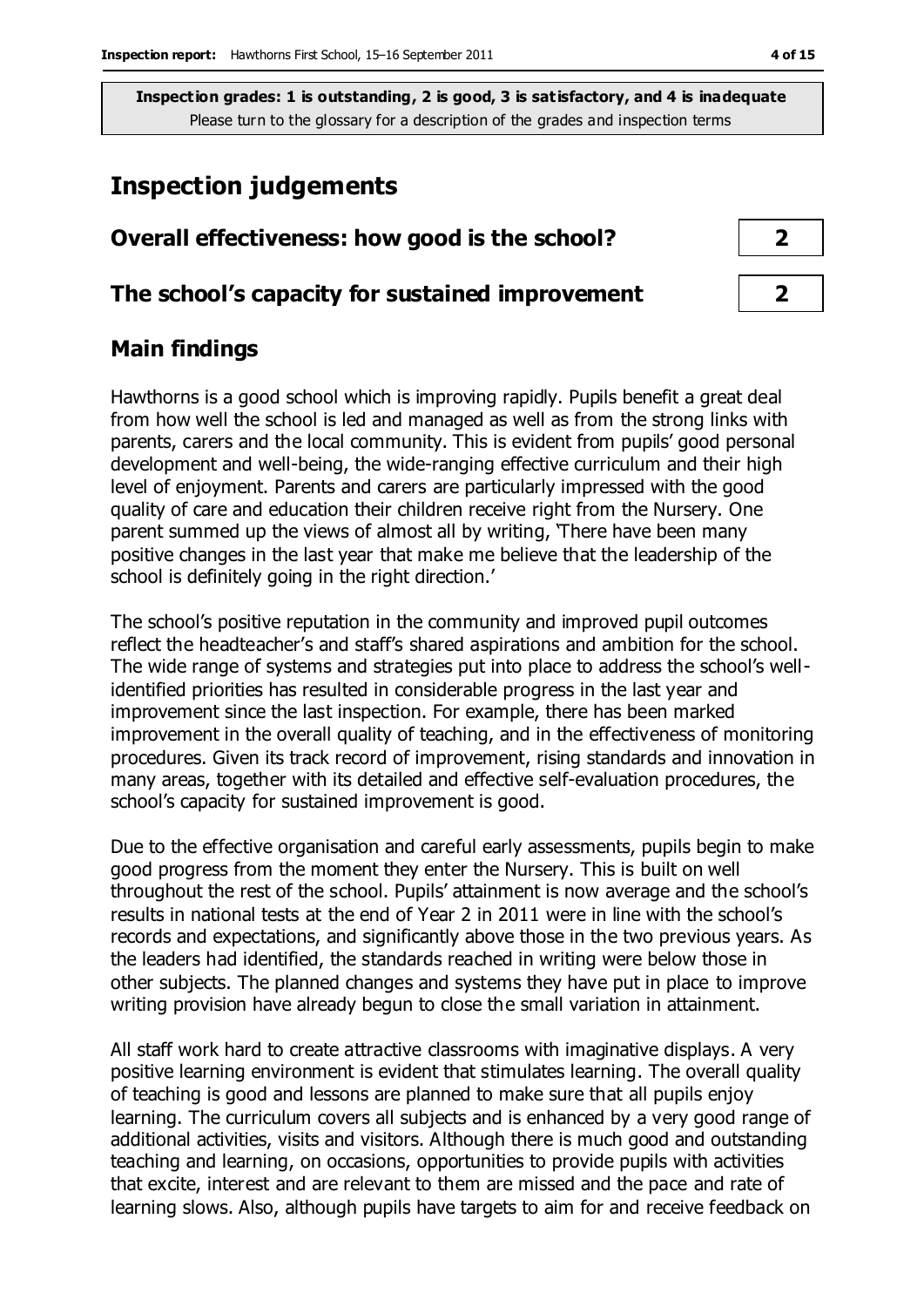their work, not all clearly understand what they need to do to improve.

Safeguarding procedures are good and pupils' safety and well-being are paramount at all times. Pupils behave well in lessons and around the school and say that they feel very safe, reflecting the staff's high expectations and effective level of care and moral guidance. Pupils have a good awareness of how to lead a healthy lifestyle. Due to the school's efforts and good care and support, and pupils' great enjoyment of school, attendance has improved and is now broadly average.

Leaders and managers at all levels evaluate the quality of the school's work accurately and produce detailed plans of how they want the school to progress. However, due to the school's rigorous focus on improving teaching and learning this year, some of their policy documents are not up-to-date and are not understood sufficiently well by all staff on how they will impact on provision and outcomes. Nevertheless, the school has made good progress since the last inspection, particularly improving teaching, raising standards and the level of attendance.

The school does much to promote its place in the local community and has good partnerships with many organisations and local businesses. Its audit of community cohesion, undertaken by governors and staff, is underpinned by a careful analysis of the school's context. Effective links exist with other schools and these have led to the school's International award and increased pupils' awareness and understanding of, and preparation for, living and working in a culturally diverse United Kingdom.

#### **What does the school need to do to improve further?**

- Ensure over the next year that recent changes are embedded and all teaching is as good as the best by:
	- consistently giving pupils clear guidance so that they know how and what  $\equiv$ must be improved
	- ensuring exciting and relevant activities are always provided to maintain pupils' interest and concentration so that the pace and rate of learning never slows.
- **E** Ensure that policy documents used to promote improvement in the school are up-to-date and that all staff understand the impact of provision on school outcomes.

#### **Outcomes for individuals and groups of pupils 2**

Lesson observations indicate that all groups of pupils, regardless of their ability, are now making at least good progress. The school's own monitoring and inspection findings confirm that there are many strengths in learning and pupil outcomes are good. Pupils enter the school with basic skills that are below those expected for their age. Attainment at the end of Year 2 is average and the more-able pupils are doing especially well. Pupils' increased success in reading is due to the school's strong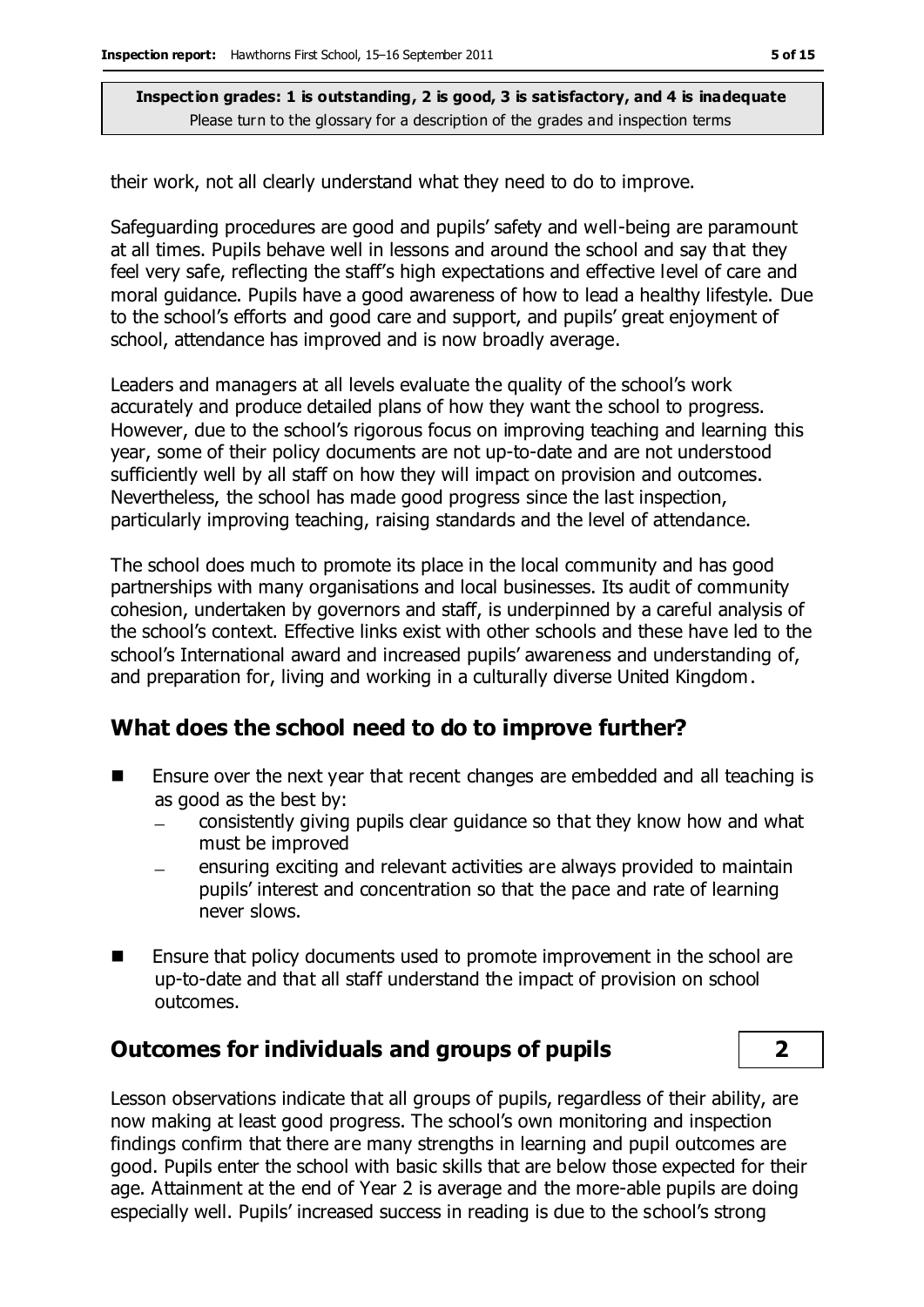emphasis on developing speaking, listening and reading skills across different subjects. This was evident in a good Year 2 lesson where the teacher very skilfully drew pupils' attention to the shape of letters while teaching numbers and coordinates, and learning was consolidated by making pupils listen carefully to each other's responses. There is good achievement across a range of subjects and all groups of pupils achieve good outcomes. For instance, the use of information and communication technology (ICT) and art are key strengths, reflected in the school's Artsmark award and the displays showing pupils' talents to good effect.

Pupils with special educational needs and/or disabilities make consistently good progress. This is because they benefit from tailored individual or small group support that is appropriately matched to their specific learning needs. Targeted support is particularly effective in developing pupils' writing skills. Activities that involve them using all of their senses to learn letter sounds, and clusters of sounds, aid their confidence in writing for different purposes. This has a positive effect on their learning in all other subjects.

The pupils' keenness to succeed at school was demonstrated admirably by the Year 1 classes in their responses to the mysterious arrival during the inspection of a 'treasure chest' found in a castle for their attention in the school hall. This wellorganised link to their topic on castles enabled pupils to further develop their reading and writing skills while focusing on the activities associated with the treasure chest. Pupils' knowledge of how to keep safe is good. They are given a good grounding in citizenship and contribute to the community through being buddies, or members of the pupils' opinion group (POGS). These efforts, and those of the ECO Council, have ensured that pupils have a good understanding of healthy lifestyles and environmental matters. The improved standards reached by pupils, combined with their keen appetite for teamwork, and their interest in learning, suitably prepare them for the next stage in their education.

| Pupils' achievement and the extent to which they enjoy their learning                                       |                         |
|-------------------------------------------------------------------------------------------------------------|-------------------------|
| Taking into account:                                                                                        |                         |
| Pupils' attainment <sup>1</sup>                                                                             | 3                       |
| The quality of pupils' learning and their progress                                                          | 2                       |
| The quality of learning for pupils with special educational needs and/or disabilities<br>and their progress | 2                       |
| The extent to which pupils feel safe                                                                        | $\overline{\mathbf{2}}$ |
| Pupils' behaviour                                                                                           | $\overline{\mathbf{2}}$ |
| The extent to which pupils adopt healthy lifestyles                                                         |                         |
| The extent to which pupils contribute to the school and wider community                                     |                         |

These are the grades for pupils' outcomes

 $\overline{a}$ 

<sup>1</sup> The grades for attainment and attendance are: 1 is high; 2 is above average; 3 is broadly average; and 4 is low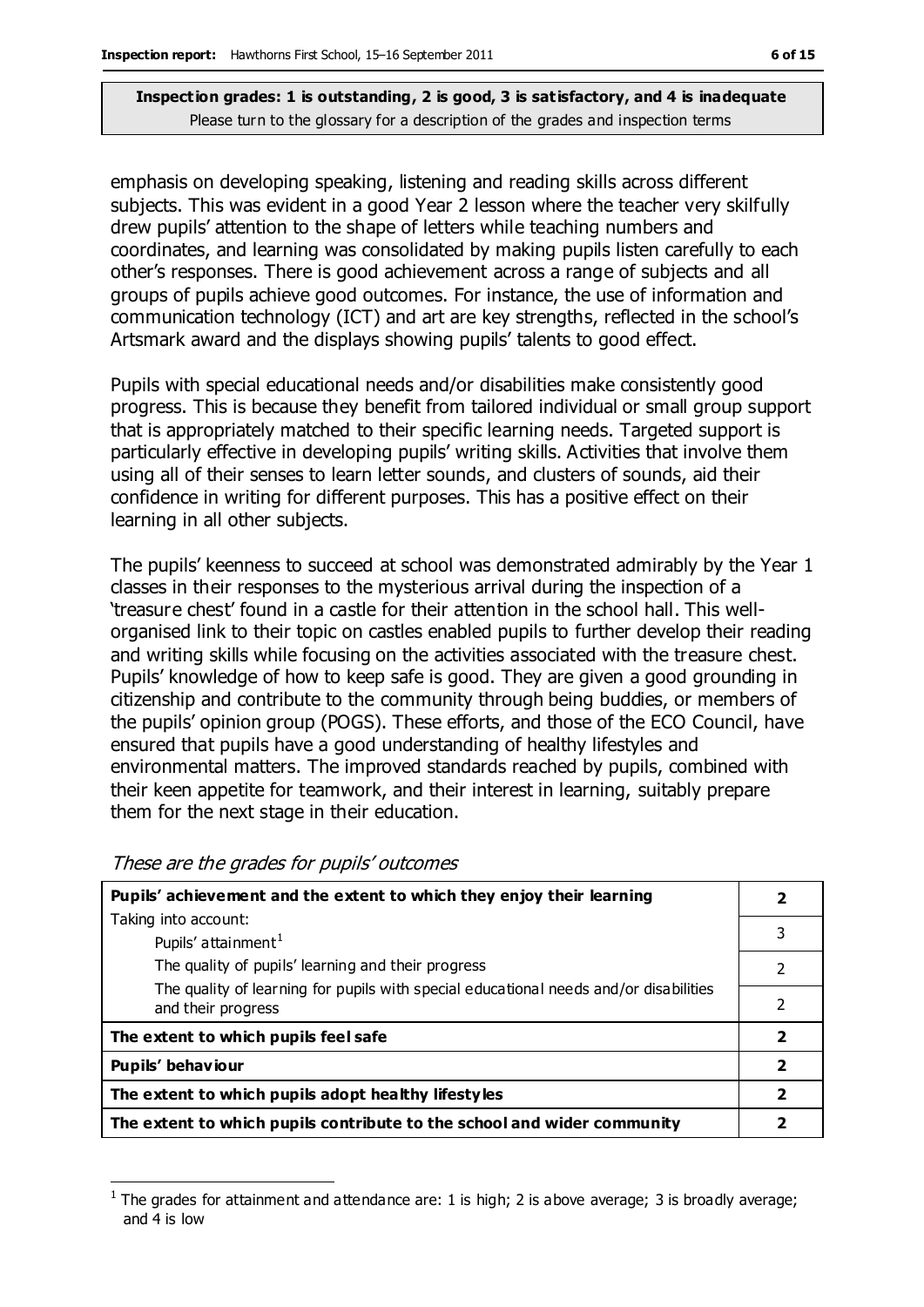| The extent to which pupils develop workplace and other skills that will<br>contribute to their future economic well-being | 3 |
|---------------------------------------------------------------------------------------------------------------------------|---|
| Taking into account:<br>Pupils' attendance <sup>1</sup>                                                                   |   |
| The extent of pupils' spiritual, moral, social and cultural development                                                   |   |

#### **How effective is the provision?**

Teaching and learning are good. In many lessons, there are strong elements that help pupils of all abilities to make good progress. Teachers are a keen and enthusiastic team who strongly encourage pupils in their learning. They use a range of techniques, such as good use of interactive computer whiteboards, to make lessons enjoyable. Most teachers keep up a brisk pace, provide interesting and relevant activities, and help pupils to meet their high expectations by asking questions that encourage them to think hard. In a series of good lessons in Year 1, the teachers gave high-quality feedback to test pupils' understanding, introduced extra challenges and used praise effectively to raise pupils' expectations of what they were capable of achieving. In these lessons, pupils were given the opportunity to assess their own and each other's work, identifying what to do next. This helped them to understand what they need to do to improve. However, these effective aspects of teaching are not yet consistently seen throughout the school.

Assessment procedures to check pupils' progress have improved markedly since the previous inspection. This information is being used more consistently to plan activities that generally meet pupils' differing needs and fire their enthusiasm. The curriculum supports pupils' personal development well through very effective personal, social and health education, and there is a good focus on using visits to widen pupils' life experiences. The school's strong emphasis on promoting pupils' emotional well-being results in them feeling secure and parents and carers agree that children are looked after well. Induction programmes are excellent for those who arrive throughout the year. Good support for vulnerable pupils and close partnerships with outside agencies ensure that the needs of these pupils are met effectively.

Throughout the school, positive relationships between staff and pupils contribute to the supportive ethos for study. As a result, the atmosphere for learning created by the whole staff is caring and supportive. The impact of the school's effective support, guidance and care is evident in the pupils' good standards of behaviour and social skills.

|  |  |  | These are the grades for the quality of provision |
|--|--|--|---------------------------------------------------|
|  |  |  |                                                   |
|  |  |  |                                                   |
|  |  |  |                                                   |

| The quality of teaching                                                  |  |
|--------------------------------------------------------------------------|--|
| Taking into account:<br>The use of assessment to support learning        |  |
| The extent to which the curriculum meets pupils' needs, including, where |  |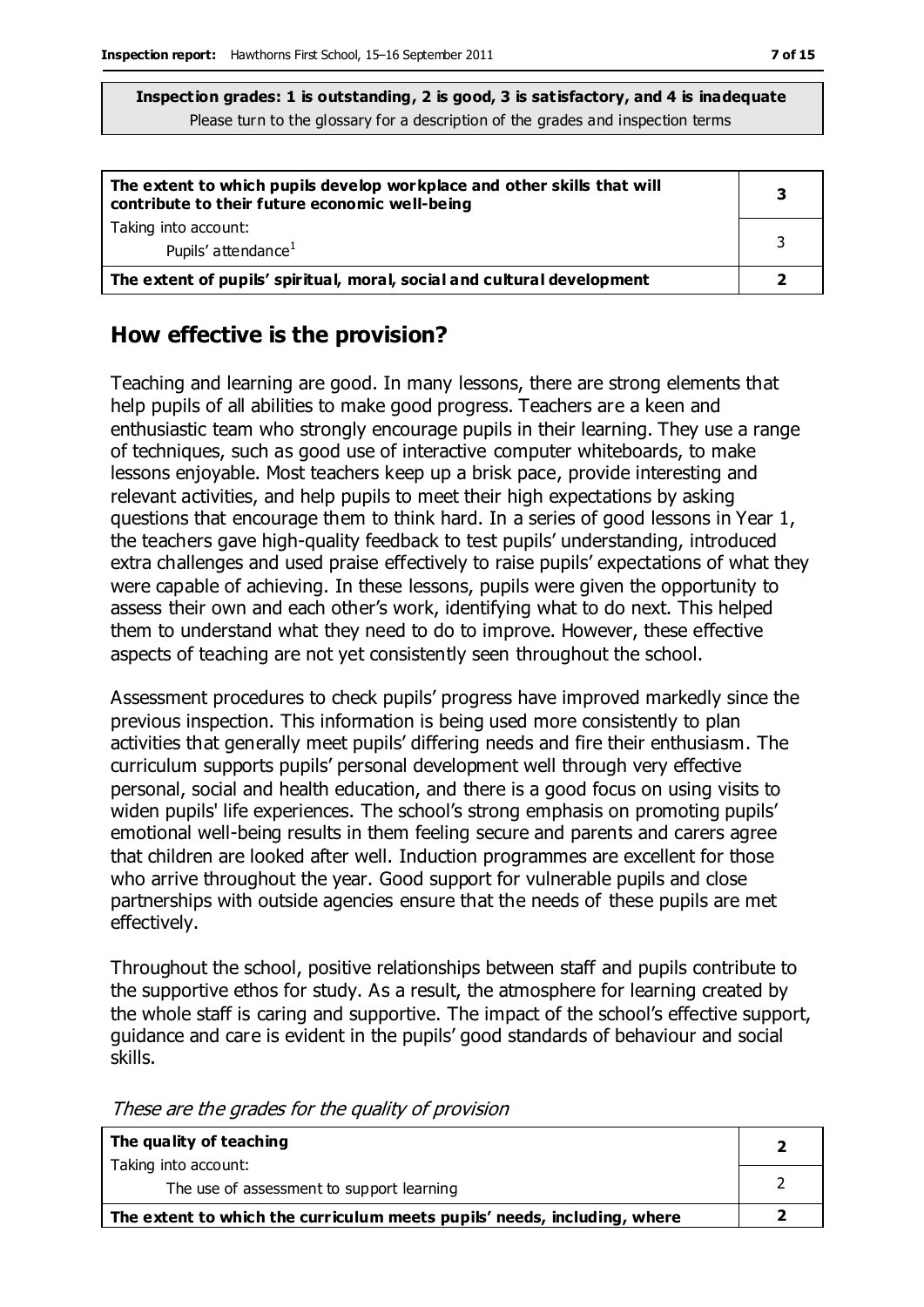| relevant, through partnerships                  |  |
|-------------------------------------------------|--|
| The effectiveness of care, guidance and support |  |

#### **How effective are leadership and management?**

The headteacher's leadership is outstandingly effective and, with the complementary skills of the assistant headteacher and senior leadership team, significant strides forward have been made this year. All staff follow their lead and teamwork is an aspect stressed by all in the school. One way in which everyone follows their lead is to relate extremely effectively with all pupils, parents, carers and the local community. Management at all levels is good and strongly committed to the continuing professional development of staff. This is reflected in their desire to improve the consistency of teaching, recognising that planning needs to be further refined to ensure that all lessons meet the needs of individual pupils.

There is a clear understanding of the main strengths and weaknesses of the school. The school's self-evaluation is very effective. The school improvement plan provides very clear guidance on relevant issues for raising standards and takes into consideration support and initiatives from all sources. The governing body is effective. It is fully involved in monitoring the school's work and the governors bring a wide range of skills to bear by challenging decisions and requesting explanations where this is judged to be necessary.

The school takes its duty to promote equal opportunities seriously. It values the opinions of parents, carers and pupils, and acts upon these to ensure that all are treated fairly. Effective work has been done to improve pupils' attainment and reduce any gaps in performance between different groups. Procedures to safeguard pupils' well-being, safety and health are rigorous, and all members of staff are well trained in child protection procedures and their implementation. The contribution the school makes to community cohesion is good. A plan and clear actions are in place for promoting pupils' understanding from a local perspective. The school has expanded its links to provide national and global perspectives, too.

| The effectiveness of leadership and management in embedding ambition and<br>driving improvement                                                                     |   |
|---------------------------------------------------------------------------------------------------------------------------------------------------------------------|---|
| Taking into account:                                                                                                                                                |   |
| The leadership and management of teaching and learning                                                                                                              |   |
| The effectiveness of the governing body in challenging and supporting the<br>school so that weaknesses are tackled decisively and statutory responsibilities<br>met | 7 |
| The effectiveness of the school's engagement with parents and carers                                                                                                | 2 |
| The effectiveness of partnerships in promoting learning and well-being                                                                                              | 2 |
| The effectiveness with which the school promotes equality of opportunity and                                                                                        |   |

These are the grades for leadership and management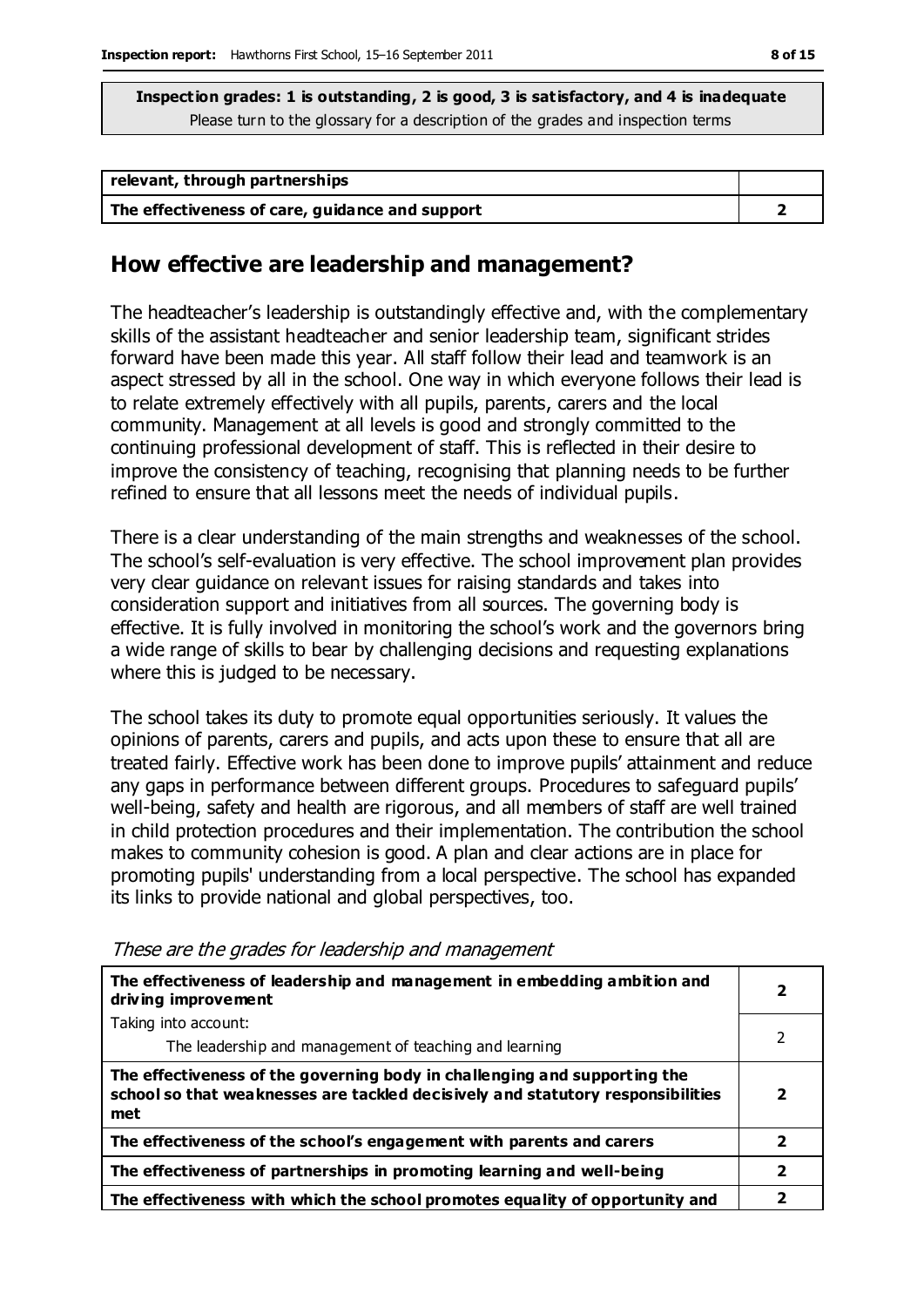| tackles discrimination                                                                  |   |
|-----------------------------------------------------------------------------------------|---|
| The effectiveness of safeguarding procedures                                            |   |
| The effectiveness with which the school promotes community cohesion                     |   |
| The effectiveness with which the school deploys resources to achieve value for<br>money | 7 |

#### **Early Years Foundation Stage**

Children make a good start to their schooling in the Nursery and Reception classes and achieve well. They settle happily into school because of good links with parents and carers and because of the strong nurturing environment. Staff make every effort to make all children feel welcome. As one parent observed, summing up the comments of many, 'We are happy and my child is happy since starting school, not having known anyone. He was made very welcome and settled in very well.' The good parental relationships are maintained on a daily basis and through meetings, so parents and carers understand how and what their children are learning.

The Early Years Foundation Stage is managed well and clear priorities are set for improvement. Planning is generally good because careful account is taken of the regular on-going assessments of children's progress. Effective teamwork provides good routines, high expectations of behaviour and achievement, and excellent relationships. Consequently, children develop well personally and academically, and engage well with their learning.

Stimulating and interesting activities are provided and there is a suitable mix of teacher-directed and child-initiated activities. In the Reception class, children's language skills are being developed very well, with a clear focus on improving vocabulary and sentence structure. However, on occasions, the use of questioning to consolidate and extend learning, and opportunities to challenge the children's thinking, are missed. The outdoor area is excellent and used very effectively to support learning. Children thoroughly enjoy learning in the outside area, where activities are carefully enhanced by the use of richer language, such as signs and questions, and by linking the tasks carefully to those taking place indoors.

| Overall effectiveness of the Early Years Foundation Stage                             |  |
|---------------------------------------------------------------------------------------|--|
| Taking into account:<br>Outcomes for children in the Early Years Foundation Stage     |  |
| The quality of provision in the Early Years Foundation Stage                          |  |
| The effectiveness of leadership and management of the Early Years Foundation<br>Stage |  |

These are the grades for the Early Years Foundation Stage

#### **Views of parents and carers**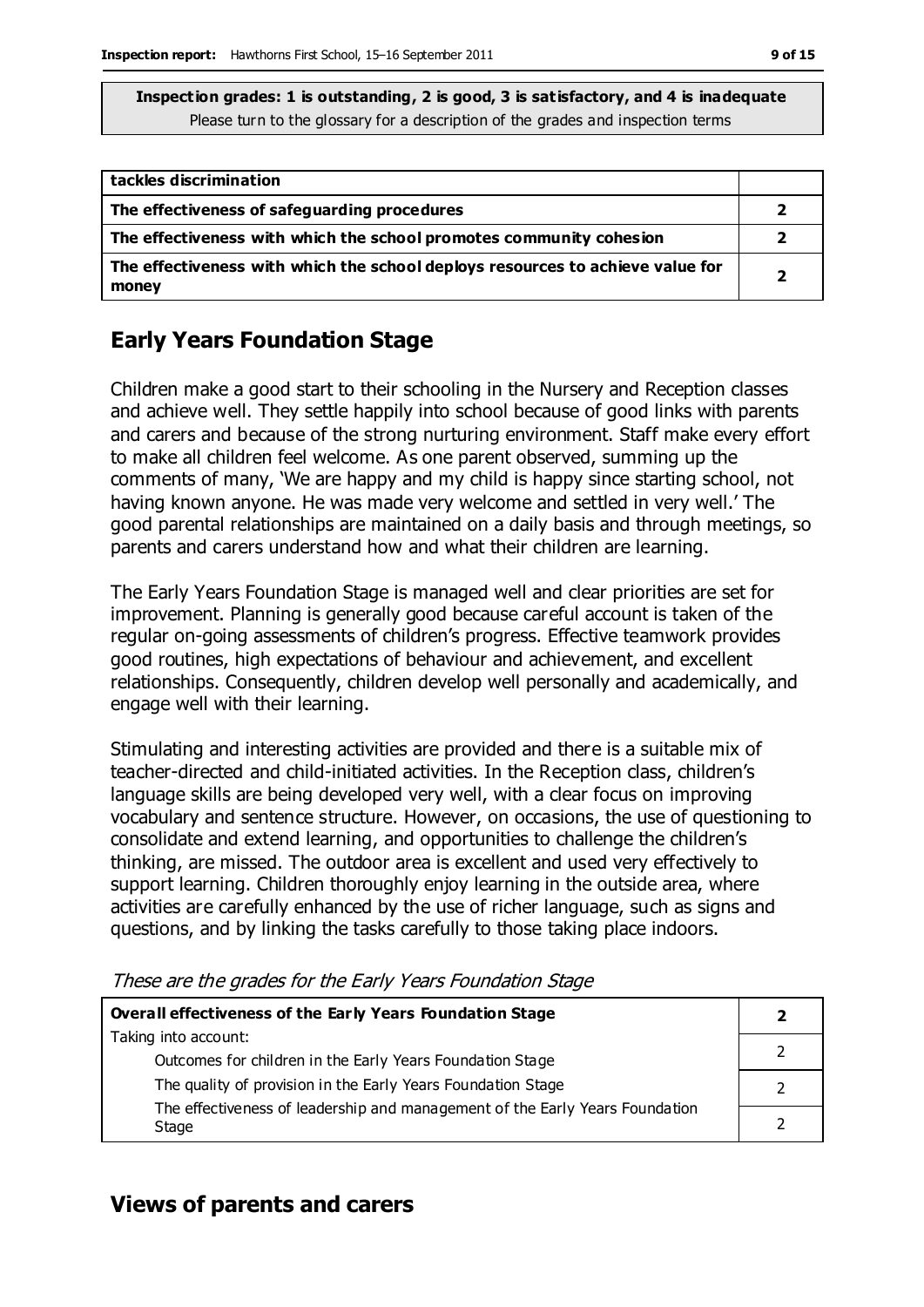An above-average proportion of parents or carers returned the questionnaire. The overwhelming majority, and those who spoke to the inspection team, are very happy with the school. They consider that the school has a dedicated team of staff and the headteacher leads and manages the school very well. They say that the school has a very warm, supportive and friendly atmosphere, and almost all feel that their children make good progress. Inspection evidence shows that all pupils, including those with special educational needs and/or disabilities, are making good or better progress. Parents and carers are particularly impressed with the pastoral support their children receive. This reflects the findings of the inspection. The very small number of constructive parental criticisms were shared and discussed with the headteacher.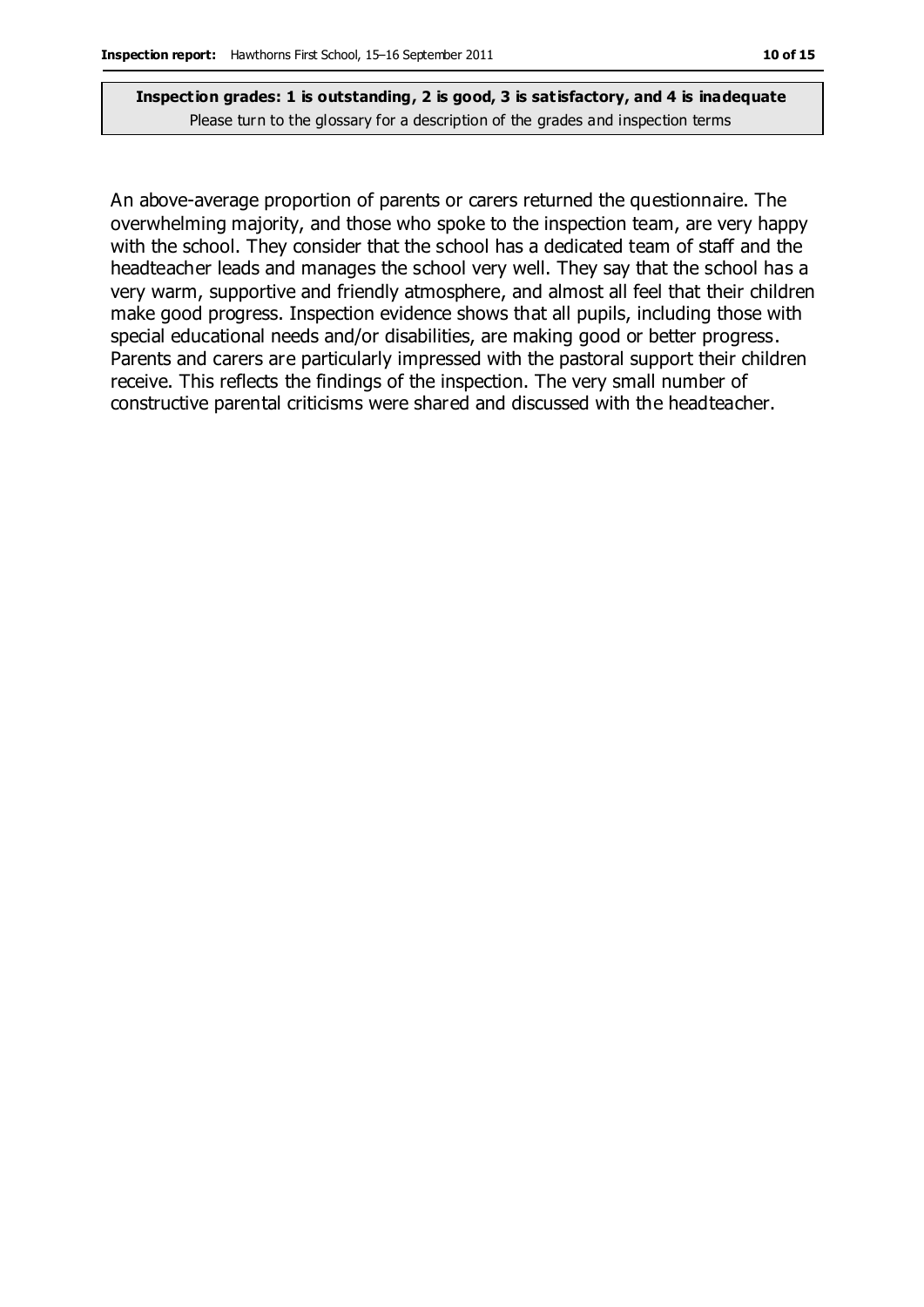#### **Responses from parents and carers to Ofsted's questionnaire**

Ofsted invited all the registered parents and carers of pupils registered at Hawthorns First School to complete a questionnaire about their views of the school.

In the questionnaire, parents and carers were asked to record how strongly they agreed with 13 statements about the school.

The inspection team received 79 completed questionnaires by the end of the on-site inspection. In total, there are 127 pupils registered at the school.

| <b>Statements</b>                                                                                                                                                                                                                                       | <b>Strongly</b><br>agree |               | Agree        |    | <b>Disagree</b> |                | <b>Strongly</b><br>disagree |              |
|---------------------------------------------------------------------------------------------------------------------------------------------------------------------------------------------------------------------------------------------------------|--------------------------|---------------|--------------|----|-----------------|----------------|-----------------------------|--------------|
|                                                                                                                                                                                                                                                         | <b>Total</b>             | $\frac{0}{0}$ | <b>Total</b> | %  | <b>Total</b>    | %              | <b>Total</b>                | %            |
| My child enjoys school                                                                                                                                                                                                                                  | 54                       | 68            | 22           | 28 | $\overline{2}$  | $\overline{3}$ | $\mathbf{1}$                | $\mathbf{1}$ |
| The school keeps my child<br>safe                                                                                                                                                                                                                       | 56                       | 71            | 22           | 28 | $\mathbf{1}$    | $\mathbf{1}$   | $\mathbf 0$                 | $\mathbf 0$  |
| The school informs me about<br>my child's progress                                                                                                                                                                                                      | 41                       | 52            | 30           | 38 | 6               | 8              | $\mathbf{0}$                | $\mathbf 0$  |
| My child is making enough<br>progress at this school                                                                                                                                                                                                    | 36                       | 46            | 35           | 44 | $\overline{4}$  | 5              | $\mathbf{1}$                | $\mathbf{1}$ |
| The teaching is good at this<br>school                                                                                                                                                                                                                  | 39                       | 49            | 36           | 46 | 3               | 4              | $\Omega$                    | $\mathbf 0$  |
| The school helps me to<br>support my child's learning                                                                                                                                                                                                   | 37                       | 47            | 36           | 46 | 3               | 4              | $\mathbf{1}$                | $\mathbf{1}$ |
| The school helps my child to<br>have a healthy lifestyle                                                                                                                                                                                                | 50                       | 63            | 27           | 34 | $\mathbf{1}$    | $\mathbf{1}$   | $\mathbf 0$                 | $\mathbf 0$  |
| The school makes sure that<br>my child is well prepared for<br>the future (for example<br>changing year group,<br>changing school, and for<br>children who are finishing<br>school, entering further or<br>higher education, or entering<br>employment) | 41                       | 52            | 31           | 39 | 3               | $\overline{4}$ | $\mathbf{0}$                | $\mathbf 0$  |
| The school meets my child's<br>particular needs                                                                                                                                                                                                         | 39                       | 49            | 33           | 42 | 4               | 5              | 1                           | $\mathbf{1}$ |
| The school deals effectively<br>with unacceptable behaviour                                                                                                                                                                                             | 29                       | 37            | 39           | 49 | 6               | 8              | $\Omega$                    | $\mathbf 0$  |
| The school takes account of<br>my suggestions and<br>concerns                                                                                                                                                                                           | 37                       | 47            | 34           | 43 | 3               | 4              | $\mathbf 0$                 | $\mathbf 0$  |
| The school is led and<br>managed effectively                                                                                                                                                                                                            | 46                       | 58            | 26           | 33 | 3               | 4              | $\mathbf{1}$                | $\mathbf{1}$ |
| Overall, I am happy with my<br>child's experience at this<br>school                                                                                                                                                                                     | 54                       | 68            | 20           | 25 | 4               | 5              | 1                           | $\mathbf{1}$ |

The table above summarises the responses that parents and carers made to each statement. The percentages indicate the proportion of parents and carers giving that response out of the total number of completed questionnaires. Where one or more parents and carers chose not to answer a particular question, the percentages will not add up to 100%.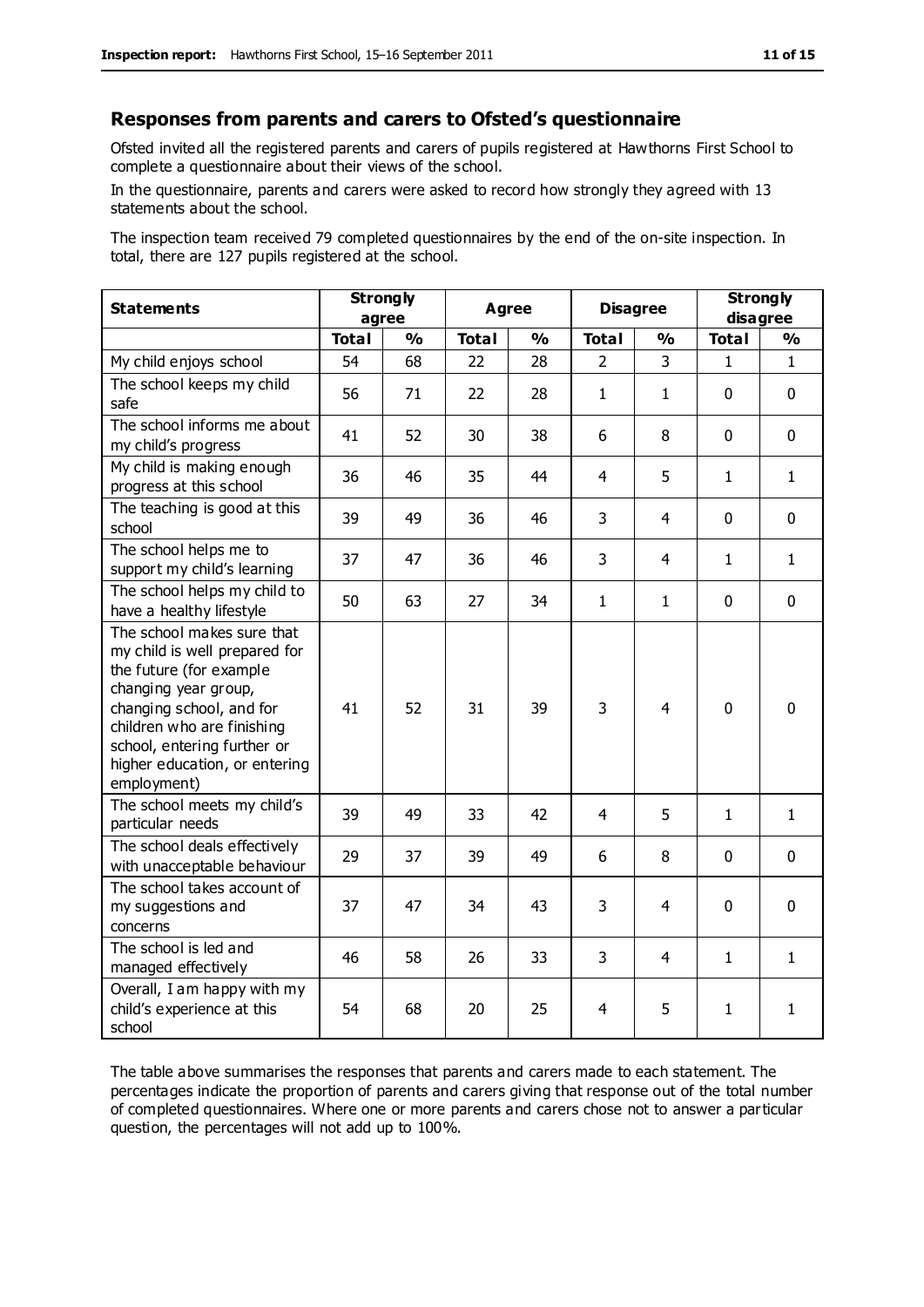## **Glossary**

#### **What inspection judgements mean**

| Grade   | <b>Judgement</b> | <b>Description</b>                                            |
|---------|------------------|---------------------------------------------------------------|
| Grade 1 | Outstanding      | These features are highly effective. An outstanding           |
|         |                  | school provides exceptionally well for all its pupils' needs. |
| Grade 2 | Good             | These are very positive features of a school. A school        |
|         |                  | that is good is serving its pupils well.                      |
| Grade 3 | Satisfactory     | These features are of reasonable quality. A satisfactory      |
|         |                  | school is providing adequately for its pupils.                |
| Grade 4 | Inadequate       | These features are not of an acceptable standard. An          |
|         |                  | inadequate school needs to make significant                   |
|         |                  | improvement in order to meet the needs of its pupils.         |
|         |                  | Ofsted inspectors will make further visits until it           |
|         |                  | improves.                                                     |

#### **Overall effectiveness of schools**

|                       | Overall effectiveness judgement (percentage of schools) |      |                     |                   |
|-----------------------|---------------------------------------------------------|------|---------------------|-------------------|
| <b>Type of school</b> | <b>Outstanding</b>                                      | Good | <b>Satisfactory</b> | <b>Inadequate</b> |
| Nursery schools       | 43                                                      | 47   |                     |                   |
| Primary schools       | h                                                       | 46   | 42                  |                   |
| Secondary             | 14                                                      | 36   | 41                  |                   |
| schools               |                                                         |      |                     |                   |
| Sixth forms           | 15                                                      | 42   | 41                  | 3                 |
| Special schools       | 30                                                      | 48   | 19                  |                   |
| Pupil referral        | 14                                                      | 50   | 31                  |                   |
| units                 |                                                         |      |                     |                   |
| All schools           | 10                                                      | 44   | 39                  |                   |

New school inspection arrangements were introduced on 1 September 2009. This means that inspectors now make some additional judgements that were not made previously.

The data in the table above are for the period 1 September 2010 to 08 April 2011 and are consistent with the latest published official statistics about maintained school inspection outcomes (see www.ofsted.gov.uk).

The sample of schools inspected during 2010/11 was not representative of all schools nationally, as weaker schools are inspected more frequently than good or outstanding schools.

Percentages are rounded and do not always add exactly to 100.

Sixth form figures reflect the judgements made for the overall effectiveness of the sixth form in secondary schools, special schools and pupil referral units.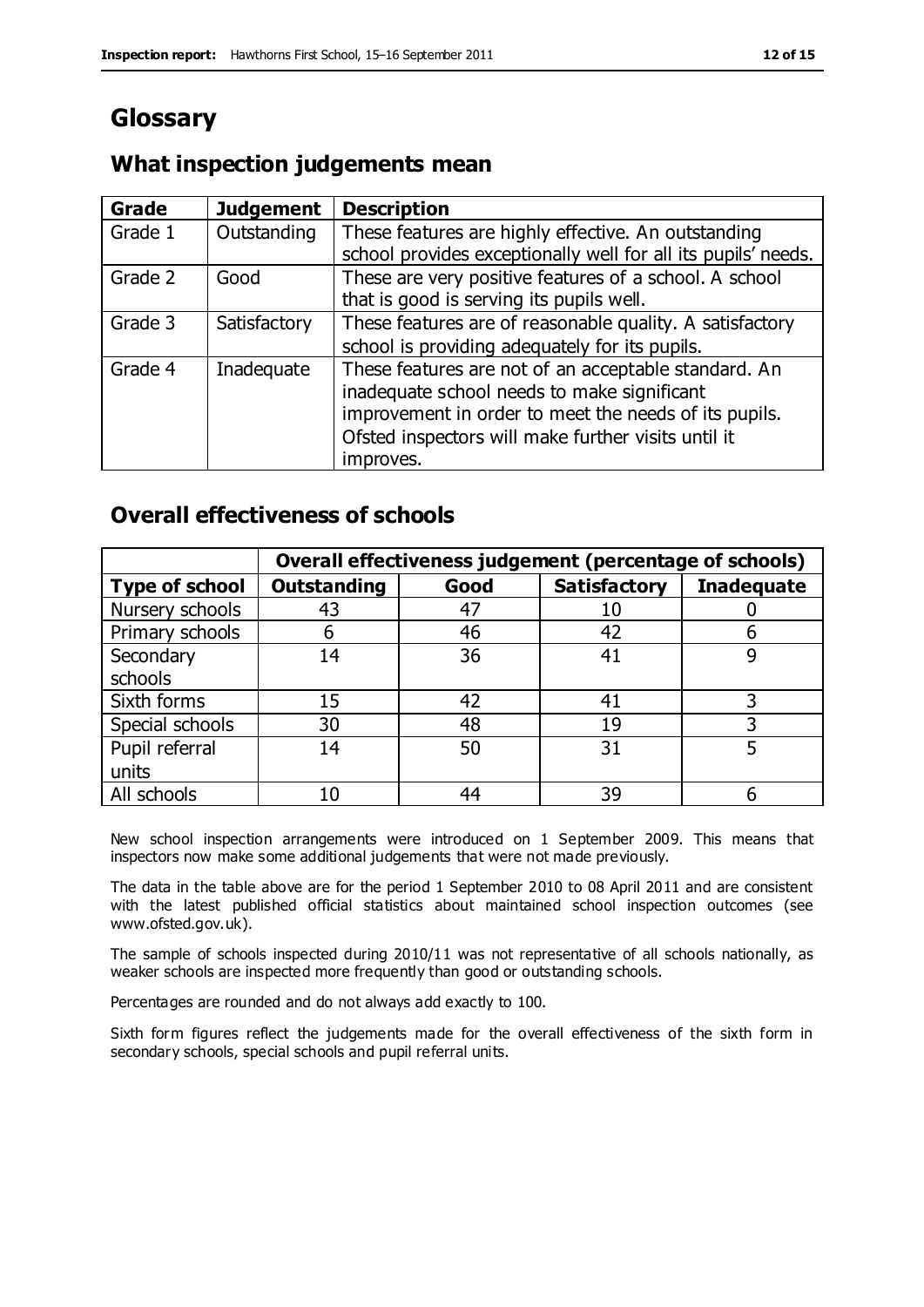## **Common terminology used by inspectors**

| Achievement:               | the progress and success of a pupil in their<br>learning, development or training.                                                                                                                                                                                                                                             |  |  |
|----------------------------|--------------------------------------------------------------------------------------------------------------------------------------------------------------------------------------------------------------------------------------------------------------------------------------------------------------------------------|--|--|
| Attainment:                | the standard of the pupils' work shown by test and<br>examination results and in lessons.                                                                                                                                                                                                                                      |  |  |
| Capacity to improve:       | the proven ability of the school to continue<br>improving. Inspectors base this judgement on what<br>the school has accomplished so far and on the<br>quality of its systems to maintain improvement.                                                                                                                          |  |  |
| Leadership and management: | the contribution of all the staff with responsibilities,<br>not just the headteacher, to identifying priorities,<br>directing and motivating staff and running the<br>school.                                                                                                                                                  |  |  |
| Learning:                  | how well pupils acquire knowledge, develop their<br>understanding, learn and practise skills and are<br>developing their competence as learners.                                                                                                                                                                               |  |  |
| Overall effectiveness:     | inspectors form a judgement on a school's overall<br>effectiveness based on the findings from their<br>inspection of the school. The following judgements,<br>in particular, influence what the overall<br>effectiveness judgement will be.                                                                                    |  |  |
|                            | The school's capacity for sustained<br>improvement.<br>Outcomes for individuals and groups of<br>п<br>pupils.<br>The quality of teaching.<br>The extent to which the curriculum meets<br>a s<br>pupils' needs, including, where relevant,<br>through partnerships.<br>The effectiveness of care, guidance and<br>■<br>support. |  |  |
| Progress:                  | the rate at which pupils are learning in lessons and<br>over longer periods of time. It is often measured<br>by comparing the pupils' attainment at the end of a<br>key stage with their attainment when they started.                                                                                                         |  |  |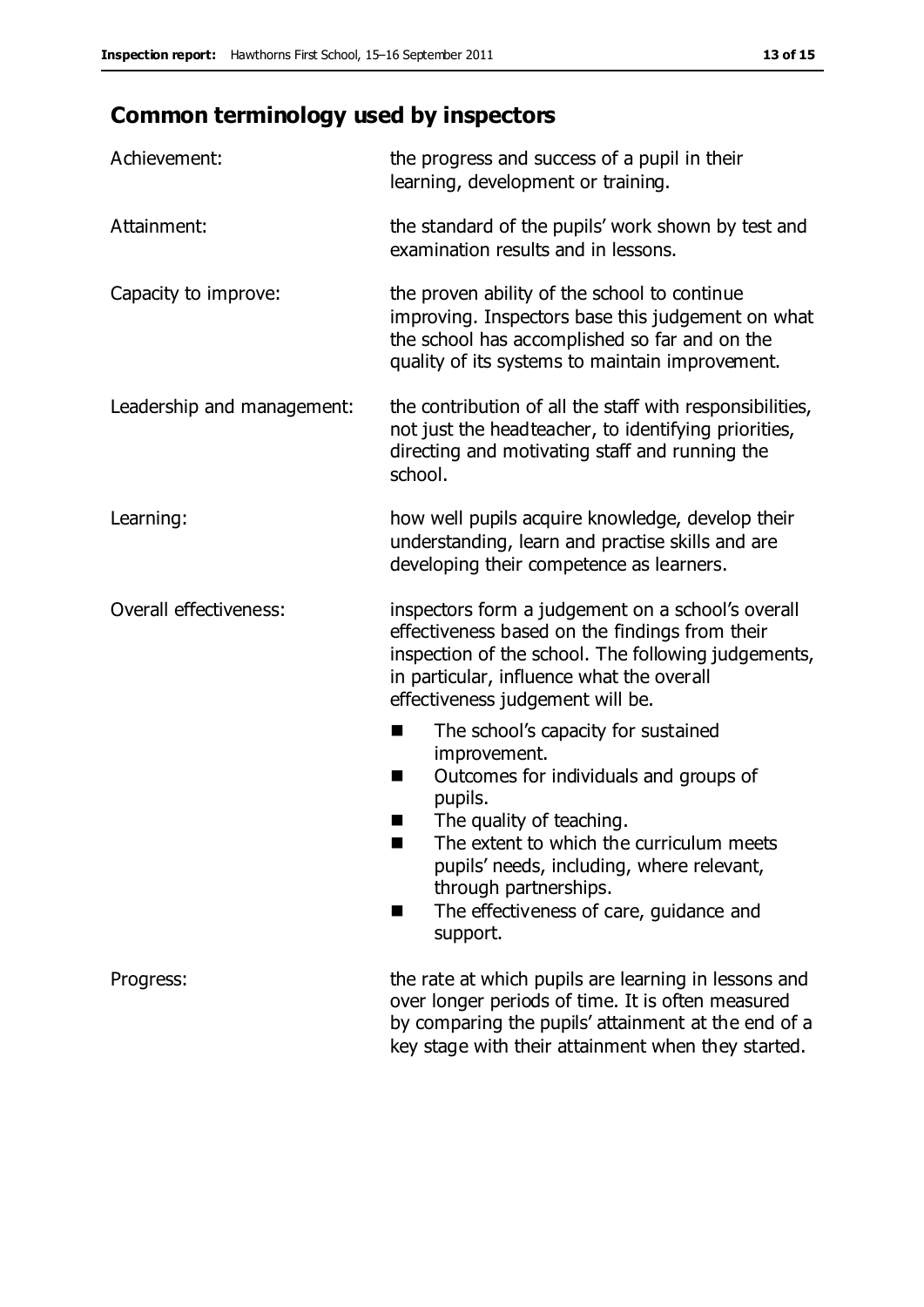#### **This letter is provided for the school, parents and carers to share with their children. It describes Ofsted's main findings from the inspection of their school.**



19 September 2011

Dear Pupils

#### **Inspection of Hawthorns First School, Durrington, Worthing BN13 3EZ**

I am writing to thank you for your help when we inspected your school and to let you know what we found out. We spent time in some of your lessons and talked to some of you. We also looked at the work of the school and talked to many of the staff and some of the school governors. We were interested in what your parents and carers think of your school, and we enjoyed listening to what you had to say.

The headteacher and staff at the school work hard to help you learn and enjoy school. Hawthorns is a good school. These are some of the things the school does particularly well.

- The school looks after you very well and most of you are making good progress in your learning.
- Children in the Nursery and Reception classes get off to a good start at school.
- $\blacksquare$  The way the school works with your parents and carers is good.
- $\blacksquare$  The way you behave is good and you work and play well together.
- You feel very safe at school and you know how to be healthy.
- You have a good understanding of right and wrong, look after each other well, and help your school to be a happy and better place to play and learn.
- The school provides you with lots of different things to do.

Even in a good school, some things could be better. We have asked your teachers to make sure that all your lessons are not just good, but better, if possible. We want staff to make lessons interesting, and ensure activities are relevant and meet your needs, so that you continue to learn and work at a good pace. We also want teachers to ensure that you know what must be improved. School documents must be kept up-to-date, and staff should understand what is in them and know how well the school is doing.

Yours sincerely

David Marshall Lead inspector